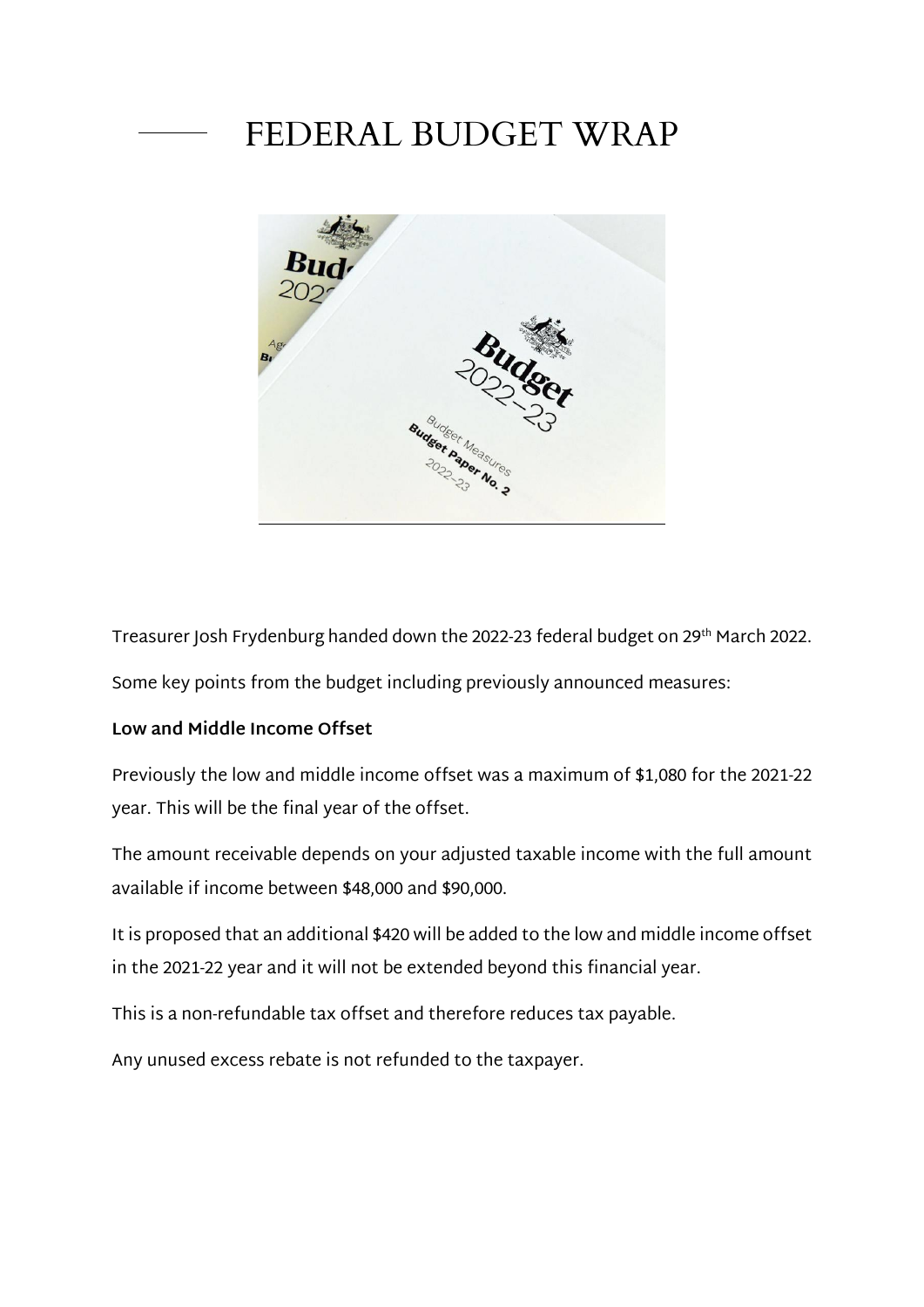# **Fuel Excise Temporary Reduction**

The fuel excise will be reduced by 50% for 6 months starting from midnight on budget night.

## **\$250 cost of Living Payment**

The government will make a one off payment of \$250 in April 2022 to all eligible pensioners, welfare recipients, veterans and concession card holders.

The payment will be available to Australian Residents who are eligible recipients of the following:

- Age Pension
- Disability Support Pension
- Parenting Payment
- Carer Payment
- Carer Allowance
- Jobseeker Payment
- Youth Allowance
- Austudy and Abstudy Living Allowance
- Double Orphan Pension
- Special Benefit
- Farm Household Allowance
- Pensioner Concession Card Holders
- Commonwealth Senior Health Card holders
- Eligible Veterans Affairs payment recipients and Veteran Gold card holders

### **Personal Tax Rates**

No changes have been made to personal tax rates for 2022-23. Stage 3 personal tax cuts will commence in 2024-25 as previously legislated.

### **Covid-19 Tests – Tax Deductible**

The budget papers confirm that the costs of taking Covid-19 tests to attend a place of work are tax deductible for individuals form 1<sup>st</sup> July 2021.